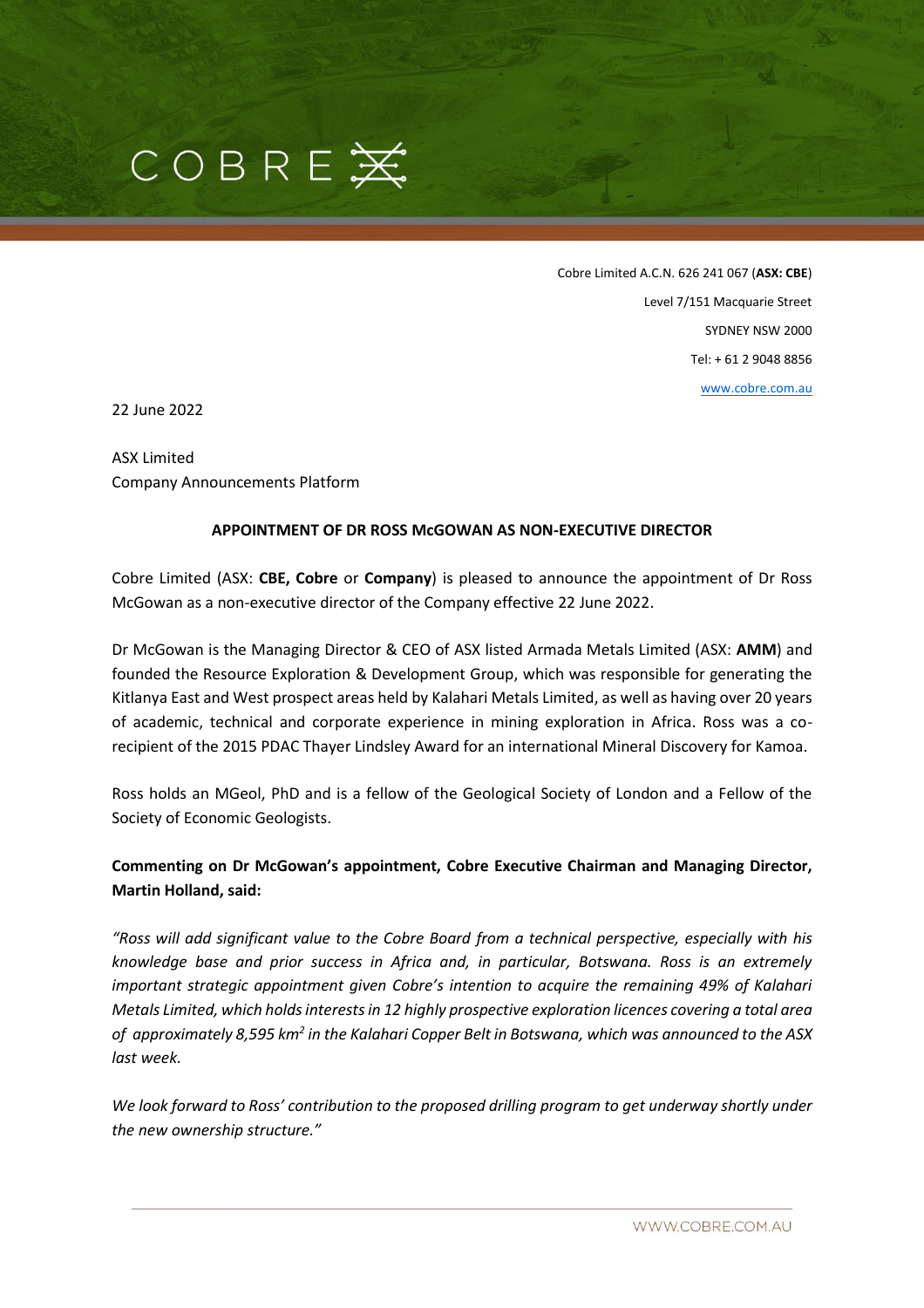

Commenting on his appointment, Dr McGowan said:

*"I am excited to be joining the Cobre Board with its sedimentary copper exploration focus in Botswana, a deposit type and region I have been involved with for over 20 years. These prospective licence areas in an emerging new copper district, and a strong technically driven strategy with an experienced technical team in place, are the right ingredients for exploration success."* 

An Appendix 3X for Dr McGowan follows this release.

This ASX release was authorised on behalf of the Cobre Board by: Martin C Holland, Executive Chairman and Managing Director.

**For more information about this announcement, please contact: Martin C Holland Executive Chairman and Managing Director holland@cobre.com.au**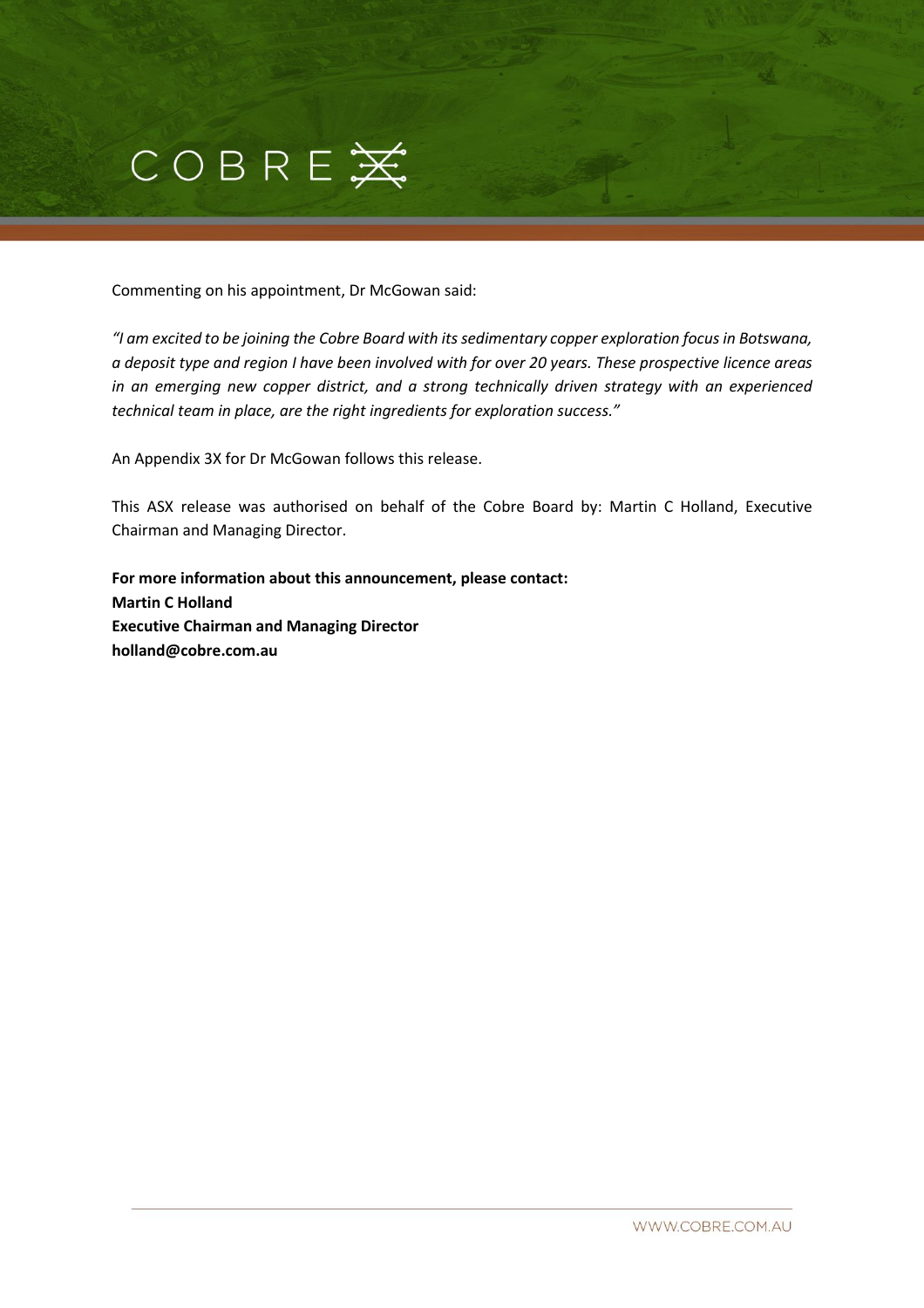*Rule 3.19A.1*

# **Appendix 3X**

# **Initial Director's Interest Notice**

*Information or documents not available now must be given to ASX as soon as available. Information and documents given to ASX become ASX's property and may be made public.*

Introduced 30/9/2001.

| Name of entity Cobre Limited |             |
|------------------------------|-------------|
| <b>ABN</b>                   | 626 241 067 |

We (the entity) give ASX the following information under listing rule 3.19A.1 and as agent for the director for the purposes of section 205G of the Corporations Act.

| <b>Name of Director</b> | Dr Ross McGowan |
|-------------------------|-----------------|
| Date of appointment     | 22 June 2022    |

#### **Part 1 - Director's relevant interests in securities of which the director is the registered holder**

*In the case of a trust, this includes interests in the trust made available by the responsible entity of the trust*

Note: In the case of a company, interests which come within paragraph (i) of the definition of "notifiable interest of a director" should be disclosed in this part.

#### **Number & class of securities**

Nil

<sup>+</sup> See chapter 19 for defined terms.